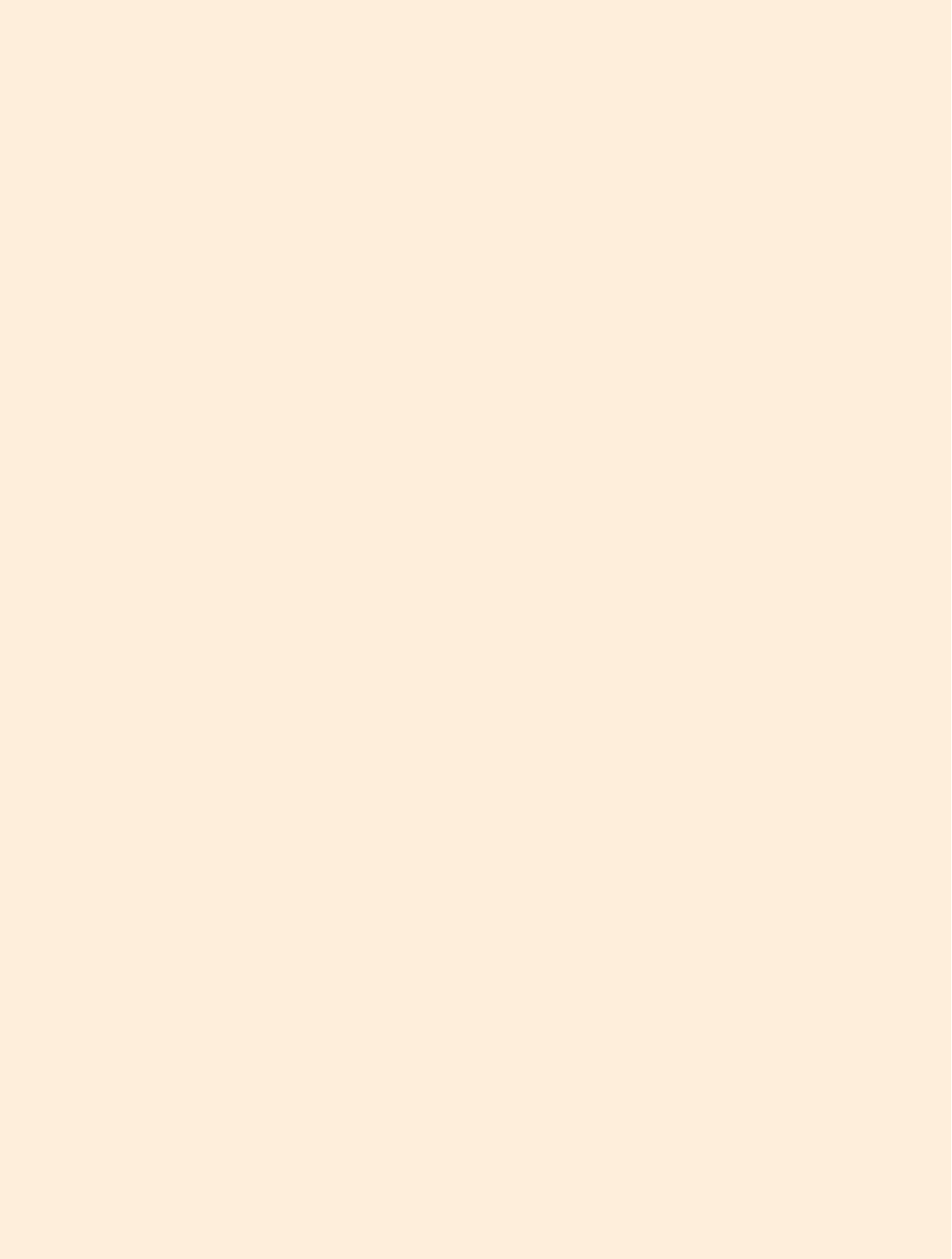# **Chapter 5: Improving Health and Nutritional Support**

## **Introduction**

Women's nutrition is directly linked to alleviating the poverty and hunger, reducing child mortality and improving maternal health. Women are disadvantaged in terms of diet and access to health care services. The food and nutritional requirement of women considerably increases due to pregnancy/motherhood, and also in view of long working hours especially in case of poor women in rural areas. Nutritional deficiencies and related conditions may result in underweight, anaemia, vitamin deficiencies, low birth weight, micro nutrients related birth defects, height stunting etc.

According to latest National Family Health Survey-III, conducted in 2005-06, maternal and child nutritional level remained persistently low in India, resulting in 35.6 *per cent* women having low body mass index, more than 22 *per cent* babies were born with low birth weight, 42.5 *per cent* children under 5 years were underweight, 48 *per cent* were stunted, 19.8 *per cent* were wasted and 69.5 *per cent* children below 5 years of age and 56.2 *per cent* women were anaemic. As regards the State of Uttar Pradesh, according to State Nutrition Mission, every second child was under nourished, every third infant was born with low birth weight and 52 *per cent* of the pregnant women were anaemic.

Other than nutritional support, providing proper pre and post-natal care, immunization, referral services and creating awareness about health and hygiene are very vital for ensuring good state of maternal and child health.

The ICDS Scheme has, therefore, been reviewed in this Performance Audit to ascertain the efficacy of implementation of the Scheme which is aimed at addressing the problem of nutritional deficiency and providing health support to mothers and young children. Our findings are discussed below:

# **5 Integrated Child Development Services (ICDS)**

Women face high risk of malnutrition and disease at all the three critical stages, viz. infancy and childhood, adolescence and reproductive phase. The ICDS a centrally sponsored scheme launched in 1975, aims at holistic development of children up to six years of age, pregnant women and lactating mothers. The programme has the potential to break an intergenerational cycle of under nutrition as well as address the multiple disadvantages faced by girls and women. The intergenerational cycle of undernutrition makes certain that an undernourished and anaemic mother gives birth to a low birth weight baby, more susceptible to infections, and more likely to experience growth failure, who goes on to become an undernourished and anaemic child, experiencing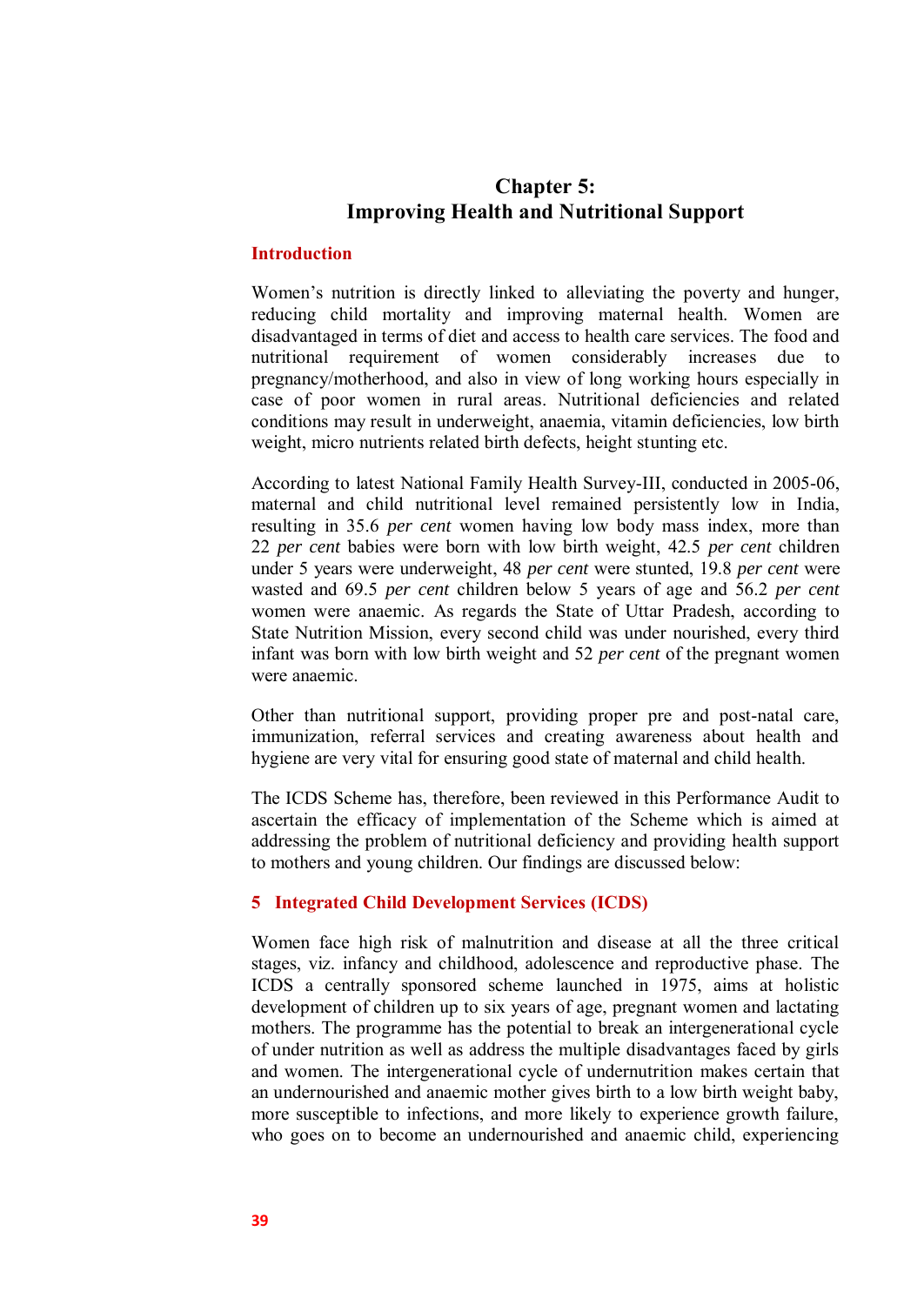cumulative growth and development deficits, which are largely irreversible. Overall objectives of the ICDS Scheme are as under:

to improve the nutritional and health status of children in the age group of 0-6 years;

to lay the foundation for proper psychological, physical and social development of the child;

to reduce the incidence of mortality, morbidity, malnutrition and school dropout; and

to enhance the capability of the mother to look after the normal health and nutritional needs of the child through nutrition and health education.

For achievement of above objectives, ICDS Scheme provides nutritional and health support through a package of six services *viz*., (1) supplementary nutrition, (2) nutrition and health education, (3) non-formal pre-school education, (4) health check-up, (5) referral services, and (6) immunization. The target groups for each of the six services and the mechanism for delivery of these services are briefly explained in *Appendix 5.1*.



Angan Wadi Centre at Allahabad.

Nutritional component of ICDS, which includes first three of the above six services, is implemented through Angan Wadi Centre (AWC) which is, a courtyard play centre, located within the village or a slum. AWC is run by an Angan Wadi Worker (AWW) who is supported by an Angan Wadi Helper (AWH) in service delivery.

The health support, which includes last three of the above

six services, is provided through AWCs by convergence with National Health Mission. Details of supplementary nutrition and health support provided under the scheme are given in *Appendix 5.2* and *5.3* respectively.

# **Audit findings**

# **5.1 Financial Management**

# **5.1.1 Funding Pattern**

The expenditure on ICDS was to be shared by GoI (90 *per cent*) and State Government (10 *per cent*), except for Supplementary Nutrition Programme (SNP), which was to be borne by GoI and Government of Uttar Pradesh (GoUP) in the ratio of 50:50. Funds for implementation of ICDS Scheme were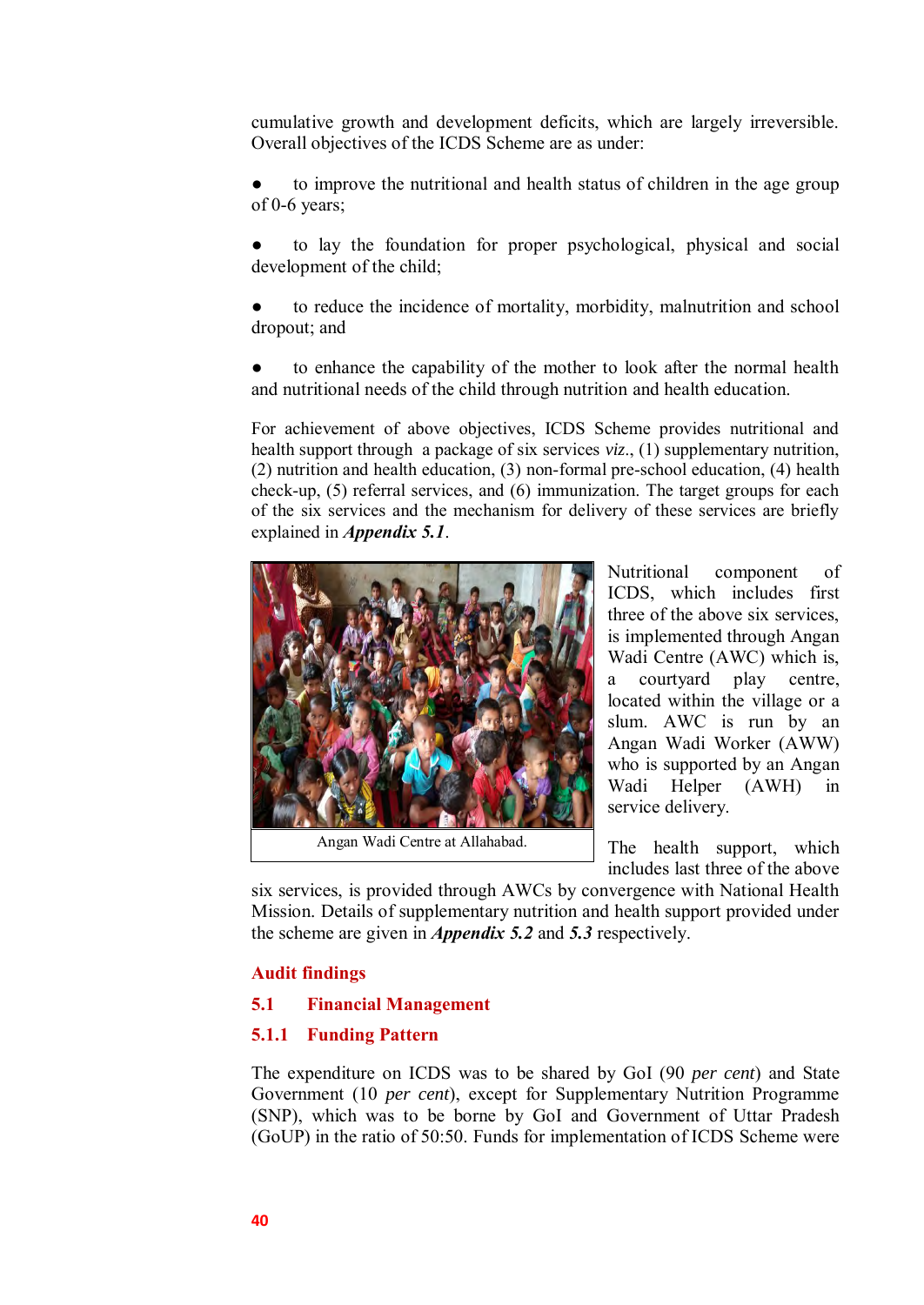obtained through Demands for Grants and allotted by the Director, ICDS to District Programme officers (DPOs) of respective districts through treasury. The DPOs were to distribute certain portion of funds meant for distribution of hot cooked food; distribution of uniform to AWWs and AWHs; flexi fund for purchase of items like utensils, towel, comb, broom etc.; and for purchase of stationery, to AWCs who were to deposit it in a Bank. After utilizing funds, AWCs were to submit adjustment vouchers to Child Development Project Officers (CDPOs). Based on Statement of Expenditure of CDPOs, DPOs were to furnish detailed expenditure to the Director, ICDS and Utilization Certificates were to be furnished to GoI accordingly.

## **5.1.2 Allotment and expenditure under ICDS-General**

ICDS-General covers all the package services of ICDS except supplementary nutrition programme. In other words, five services viz. (i) nutrition and health education, (ii) non-formal preschool education, (iii) health check-up, (iv) referral services, and (v) immunization are covered under ICDS General. Allocation, releases and expenditure under ICDS-General component during 2010-15 were as given in *Appendix 5.4* and also depicted in chart 5.1 given below:

There were persistent savings ranging from  $\bar{\tau}$ 38.23 crore to  $\bar{\tau}$ 161.80 crore during 2010-15 due to nonutilisation of budget allocation and releases. Against the release of ₹ 6131.27 crore, only  $\bar{\tau}$ 5613.92 crore could be utilised during last five years resulting in an aggregate saving of ₹ 517.35 crore.



# **5.2 Planning**

## **5.2.1 Non-maintenance of gender segregated data**

(Source: Directorate, ICDS)

Basic data for the Scheme was to be maintained at AWC level in the registers like AWC survey register, pregnancy and delivery register, immunization and village health and nutrition day (VHND) register, referral register, weighing register, AWWs home visit register etc.

Scrutiny revealed that GoI directed (March 2012) to keep gender segregated data at AWC level latest by June 2013. However, gender segregated data from AWCs was not obtained and compiled at Directorate level making it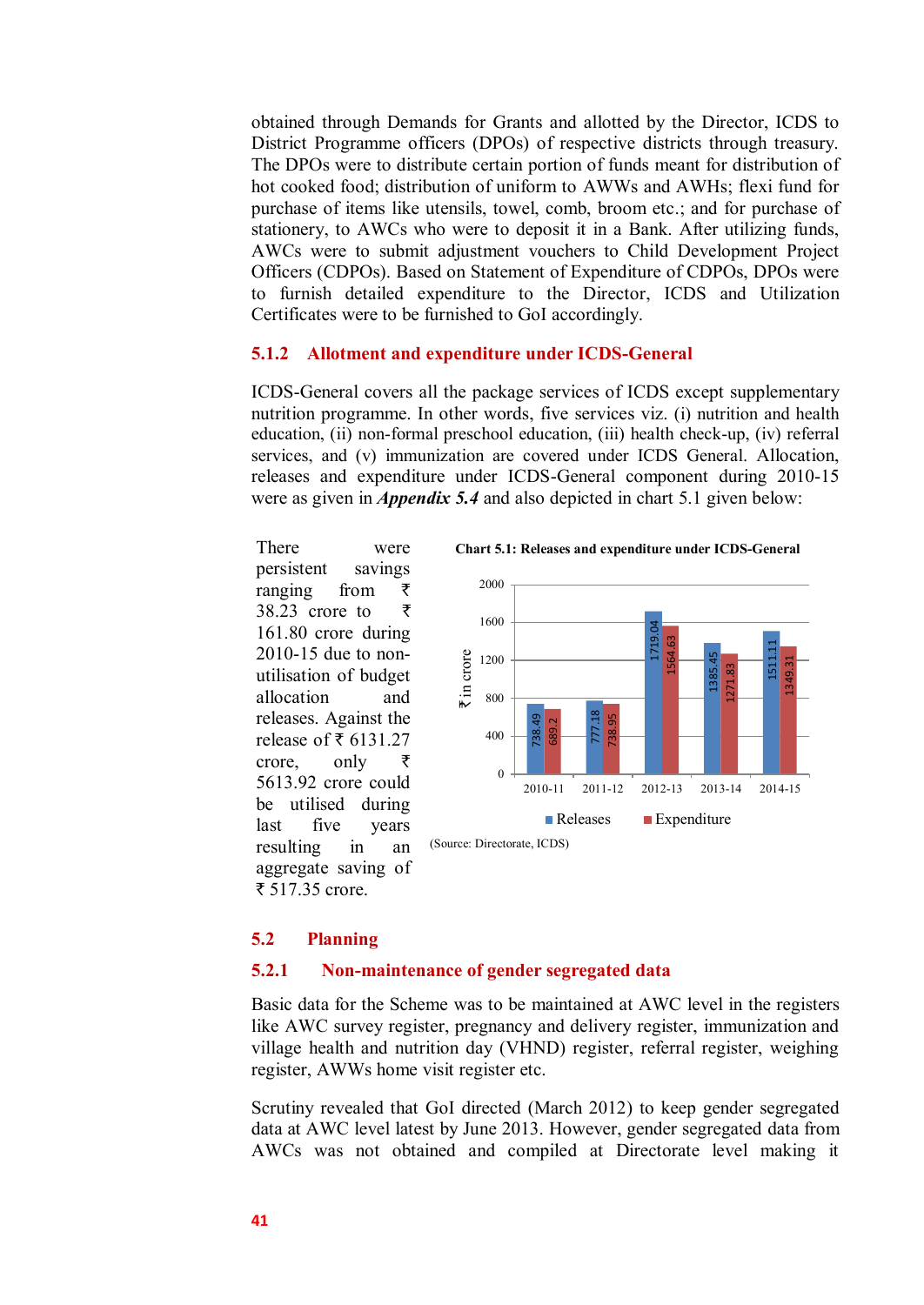impossible to plan women centric activities to cater to the specific needs of women and adolescent girls.

# **5.2.2 No plans to cater for specific needs of girls and women**

As per the directives issued (October 2012) by GoI, one of the main goals of the ICDS mission was to improve health care and nutrition of girls and women and reduce anaemia prevalence in young children, girls and women by one fifth. It was noticed that the Department did not include reporting on these indicators in its Monthly Progress Reports (MPRs) though 52 *per cent* of pregnant women and 49 *per cent* adolescent girls were suffering from anaemia in the State. Thus, the Department did not have authentic data relating to nutritional and anaemic status of girls and women, which deprived the Department from preparing plans to cater to the specific needs of girls and women to reduce the prevalence of anaemia among them.

Government in reply stated (December 2015) that information regarding anaemic status of girls and women was not being obtained due to nonavailability of column regarding anaemia in MPR.

**Recommendation:** The Government should evolve a mechanism to obtain gender segregated data at State level especially in respect of important nutritional deficiencies for formulation of specific plan of action and taking corrective measures.

#### **Implementation of the Scheme**

## **5.3 Infrastructure facilities**

#### **5.3.1 Inadequate network of AWCs**

Establishment of adequate number of AWCs was very vital for providing health and nutritional support to pregnant women, lactating mothers and children. The Scheme envisaged establishment of one AWC for 500-700 population in an ICDS project. Based on 2011 census, total population of the State was 19.98 crore. Accordingly, 2,85,429 AWCs were required in the State, against which only 1,90,145 AWCs (67 *per cent*) were sanctioned and 1,87,997 AWCs (66 *per cent*) were actually functional (March 2015). Thus, the shortage of AWCs against the prescribed norms was as high as 34 *per cent* in the State. In the test checked districts, the shortage of AWCs was 36,468 (36 *per cent*) as only 63,766 AWCs were functional against the requirement of 1,00,234 AWCs. Such huge shortage of AWCs in the State is bound to affect the quality of health and nutritional support provided to women and children through such centres under the scheme.

Government in reply accepted (December 2015) the audit observation but did not mention the corrective measures intended to be taken to expand the network of AWCs.

**Recommendation:** The Government should ensure opening of AWCs as per population norms for effective implementation of the Scheme.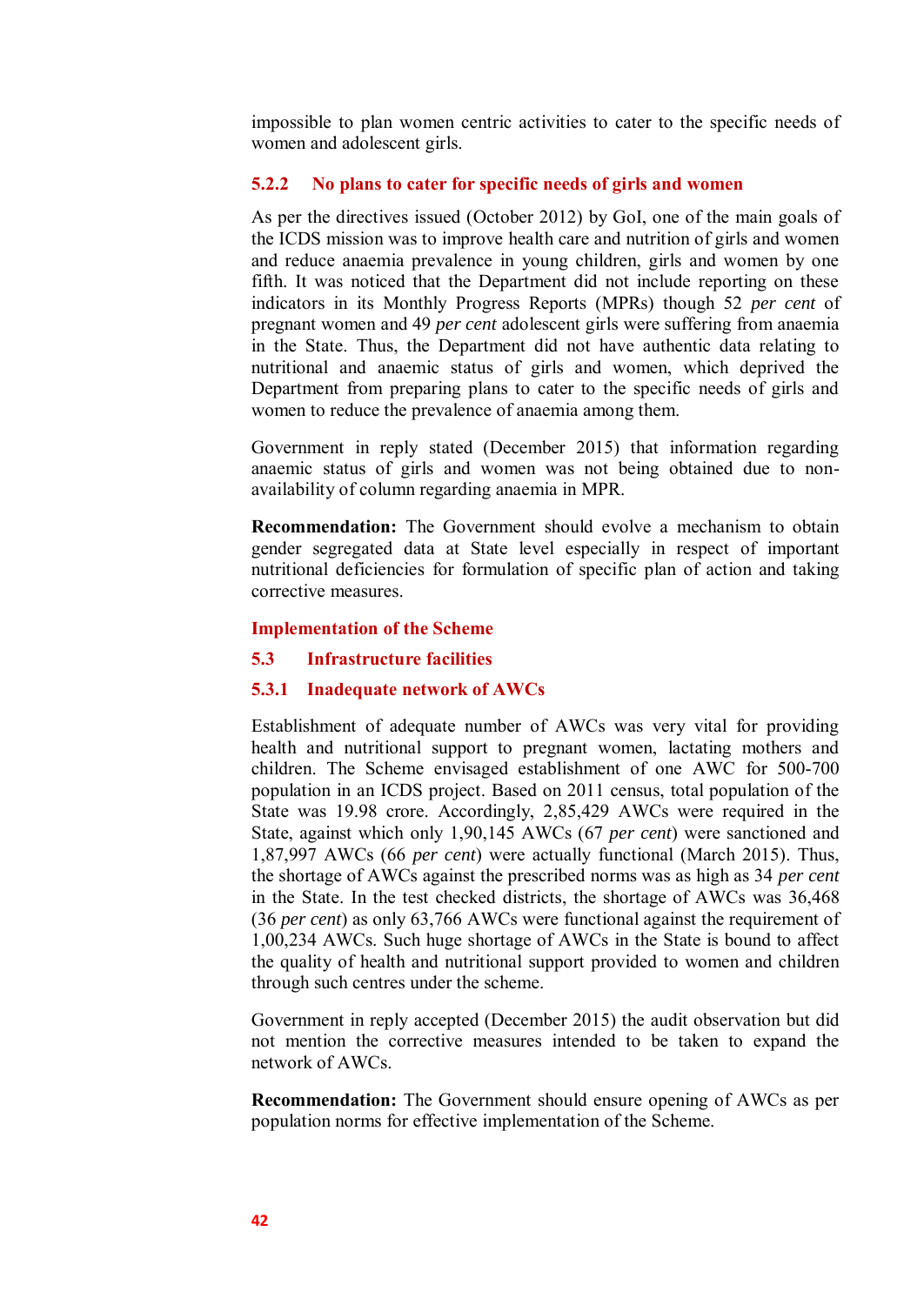# **5.3.2 Absence of basic infrastructure at AWCs**

AWCs were focal point for delivery of nutritional and health support under ICDS. In order to discharge functions effectively, AWCs should be child friendly with all relevant infrastructures such as building, kitchen, child friendly toilets, drinking water, utensils etc., having at least 600 square feet space.

Audit scrutiny in test checked districts revealed that basic amenities like toilet facilities were not available in 43,600 AWCs (68 *per cent*), safe drinking water facilities were not found in 53,757 AWCs (84 *per cent*), and kitchens were not provided in 18,467 AWCs (29 *per cent*). District wise position of lack of amenities in AWCs is given in *Appendix 5.5*. More than 80 *per cent* of the AWCs in test checked Bareilly, Hardoi, Meerut, Bulandshahr, Sitapur, Sultanpur, Unnao and Saharanpur districts did not have toilet facilities.

It was also observed that out of total 1,87,997 AWCs in the State, 23,191 (12 *per cent*) were running in rented premises and 100 AWCs were running in the homes of AWWs/in open areas. During joint physical inspections (JPI) of 300 test-checked AWCs, it was observed that none of the 67 AWCs functioning in rented buildings had the prescribed area of 600 square feet.



As such, adequate infrastructure/basic amenities were not available in most of the AWCs thereby putting children, pregnant women and lactating mothers to lots of inconvenience and discomfort.

Government in reply stated (December 2015) that directions were issued in June 2014 to provide drinking water, toilet and kitchen facilities at AWCs running in rented buildings. Reply was not acceptable as large number of AWCs were still lacking in these basic facilities and no remedial measures have been taken so far.

**Recommendation:** The Government should ensure required infrastructure and basic amenities at all AWCs for providing hygienic and safe environment to children and pregnant women/lactating mothers visiting AWCs.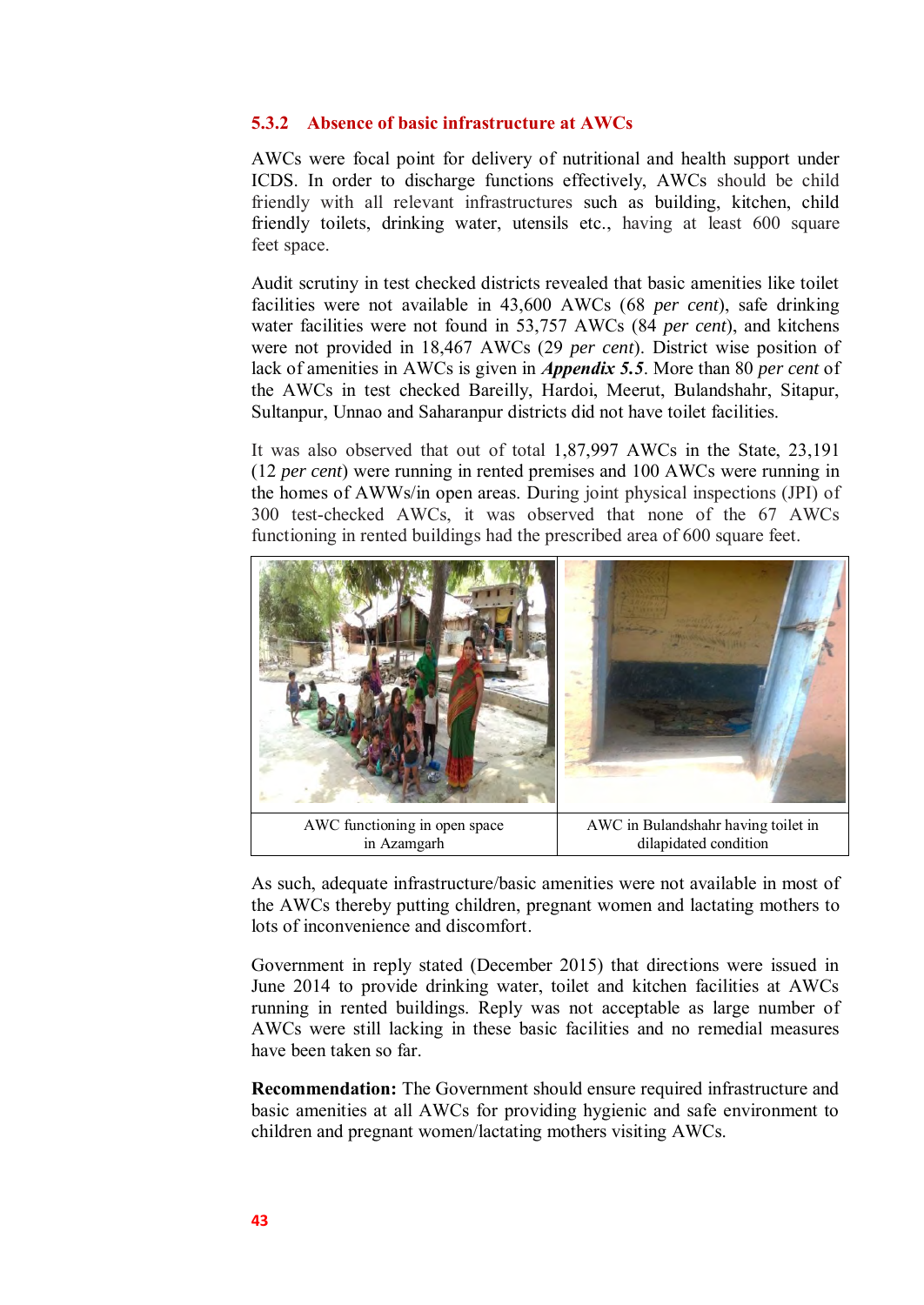# **5.3.3 Non-establishment of crèches**

GoI directed (October 2012) that to begin with, five *per cent* of total AWCs were to be converted into day crèche for care and development of children in the age group of six months to six years whose mothers go for work. As such, initially, 9,400 AWCs in the State were to be equipped with the facility of crèche. Scrutiny revealed that GoUP decided to establish  $3,000$  crèches<sup>1</sup> during 2014-15. However, none of the crèches were established in the State depriving the targeted children and their mothers from the intended benefits of the scheme.

Government in reply accepted (December 2015) the audit observation.

## **5.4 Services under ICDS**

ICDS Scheme provides a package of six services viz. (1) supplementary nutrition, (2) nutrition and health education, (3) non-formal preschool education, (4) health check-up, (5) referral services, and (6) immunization with first service being covered under SNP and remaining five services being provided under ICDS-General. In this chapter, out of the above six services, first three are discussed in nutrition section whereas last three are discussed in health section in succeeding paragraphs:

## **5.4.1 Nutrition**

## **5.4.1.1 Supplementary Nutrition Programme**

Supplementary Nutrition Programme (SNP) aimed to improve health and nutrition status of pregnant women, lactating mothers and children in the age group of six months to six years. The programme is a component of ICDS and is implemented through AWCs. Supplementary nutrition includes weaning food, hot cooked food, morning snacks and amylase rich energy food. Supplementary Nutrition to children between age of six months and three years; pregnant women and lactating mothers was to be given in form of Take Home Ration (THR) whereas children between the age of three years and six years were to get the supplementary nutrition in form of morning snacks and hot cooked food to be served at AWC. Details of supplementary nutrition, and norms of its distribution are given in Table 5.1 below:

| SI.<br>No.       | <b>Category of</b><br>beneficiary                                              | Name of<br>supplementary<br>nutrition | Per beneficiary<br>per day                                                                      |
|------------------|--------------------------------------------------------------------------------|---------------------------------------|-------------------------------------------------------------------------------------------------|
| $\left(1\right)$ | (2)                                                                            | (3)                                   | (4)                                                                                             |
|                  | General children between age<br>of six months and three years                  | Weaning food                          | For six days in a week at the rate of 120<br>per day once in a week<br>gram<br>(in form of THR) |
|                  | Severely malnourished children<br>between age of six months and<br>three years |                                       | For six days in a week at the rate of 200<br>per day once in a week<br>gram<br>(in form of THR) |

| Table 5.1: Details and norms of distribution of supplementary nutrition |  |  |  |  |
|-------------------------------------------------------------------------|--|--|--|--|
|-------------------------------------------------------------------------|--|--|--|--|

1 Rural : 1,200 and Urban: 1,800.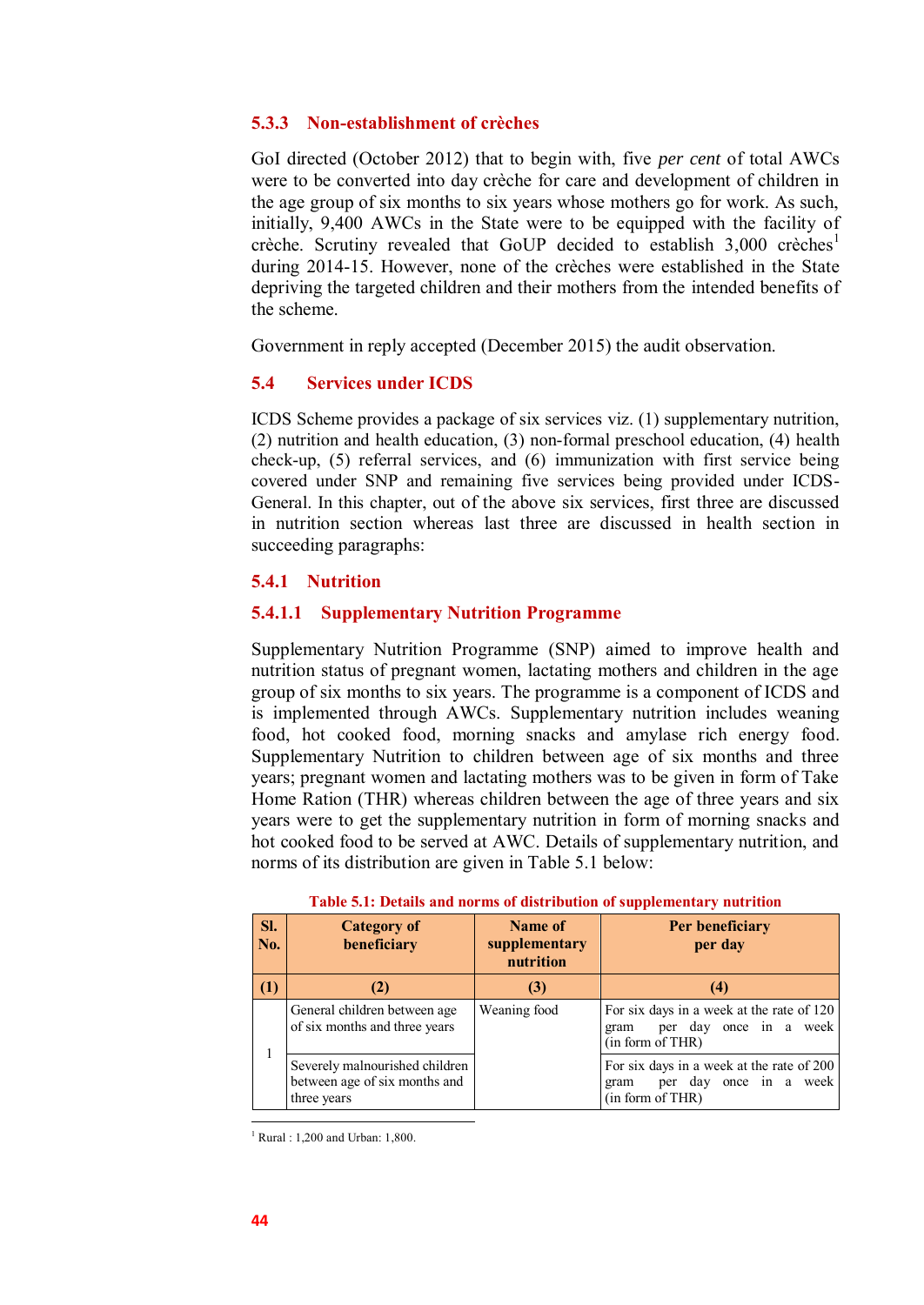|   | General children between age<br>of three years and six years                  | Hot cooked food in<br>form of<br>Khichdi/Dalia | Approximately 100 to<br>125<br>gram<br>per beneficiary per day                                                                                      |  |  |  |
|---|-------------------------------------------------------------------------------|------------------------------------------------|-----------------------------------------------------------------------------------------------------------------------------------------------------|--|--|--|
| 2 |                                                                               | Morning snack                                  | 50 gram amylase rich energy<br>food<br>for four days in a week (except<br>Wednesday and Friday)                                                     |  |  |  |
|   |                                                                               |                                                | Local fruit/ <i>Gur-chana/lai-chana</i><br>two<br>days in a week (on Wednesday and<br>Friday)                                                       |  |  |  |
| 3 | Severely malnourished children<br>between age of three years and<br>six years | Amylase rich energy<br>food                    | In addition to above at Sl. No. 2,<br>amylase rich energy food at the rate of<br>75 gram per day for six days in a week<br>at once (in form of THR) |  |  |  |
| 4 | Pregnant women and lactating<br>mothers                                       | Amylase rich energy<br>food                    | For six days in a week at the rate of 140<br>gram per day once in a week (in form of<br>THR                                                         |  |  |  |

(Source: Directorate, ICDS)

The expenditure on SNP is funded on 50:50 *per cent* basis by GoI and GoUP.

## *(i) Financial Management of SNP*

A sum of  $\bar{\tau}$  14,307.20 crore was spent against the budget allocation of  $\bar{\tau}$  14,677.88 crore under SNP during 2010-15. The year-wise details of GoI share and GoUP share are given in *Appendix 5.6.* Releases and expenditure under SNP is depicted in chart 5.2 given below:

GoI released only  $\bar{\epsilon}$  6,502.77 crore against total expenditure of  $\bar{\tau}$  7,153.60 crore incurred by the State during 2010-15. As such, GoUP failed to obtain central grant of  $\overline{\xi}$  650.83 crore under SNP component.

Moreover, short receipt of Central grant increased from  $\overline{z}$  4.59 crore in 2010-11 to  $\bar{\xi}$  678.29 crore in 2014-15 including outstanding amounts of previous years.

**Chart 5.2: Releases and Expenditure under SNP**





# *(ii) Less coverage of beneficiaries*

The Supreme Court ordered (October 2004) to provide supplementary nutrition as per norms to all eligible children in the age group of six months to six years, pregnant women and lactating mothers. Details of population and number of SNP beneficiaries in the State are as given in *Appendix 5.7* which indicated that the State had total 3.21 crore to 3.44 crore pregnant women,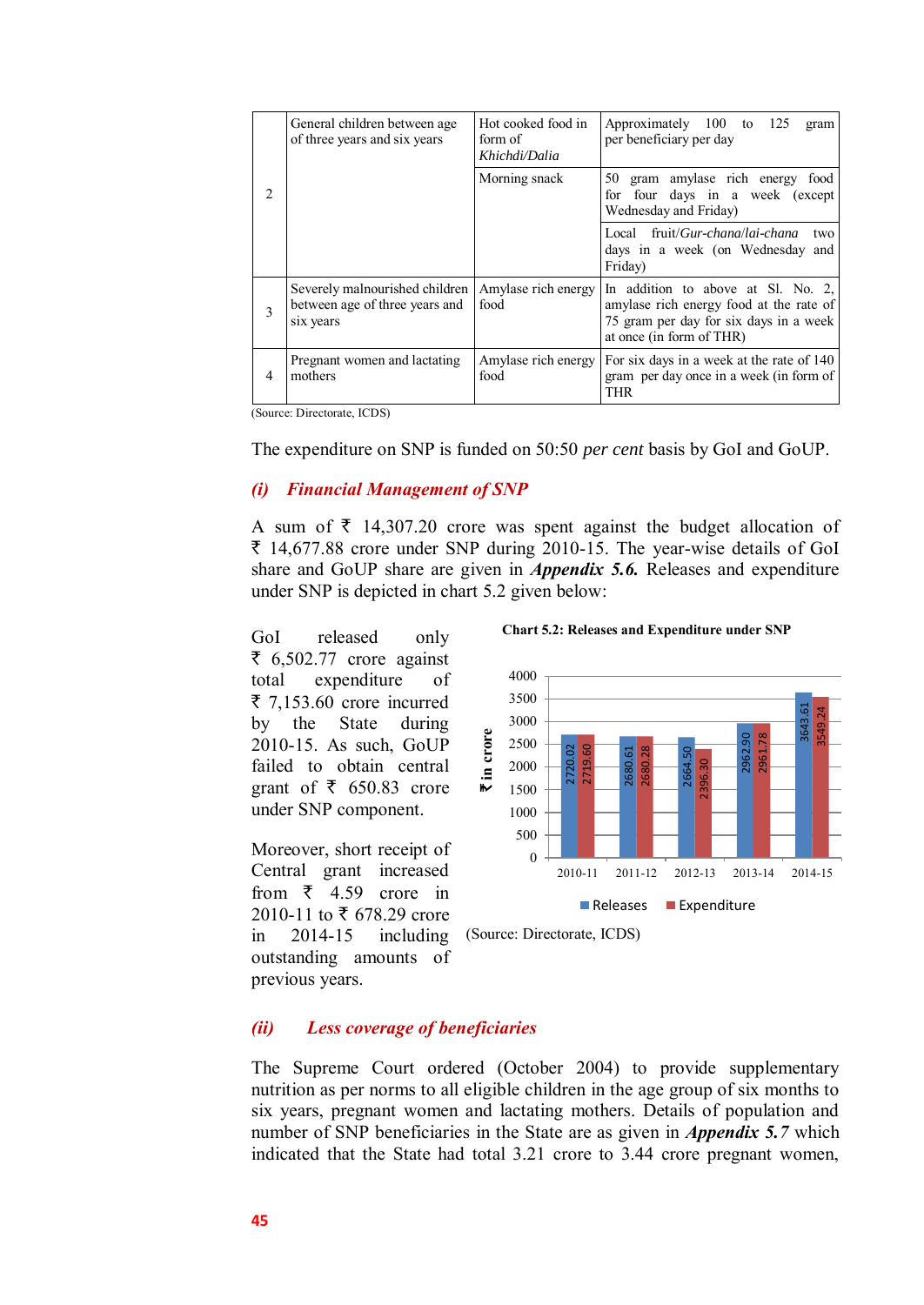lactating mothers and children between six months and six years of age, however, supplementary nutrition was provided to only 2.33 crore to 2.52 crore beneficiaries during 2010-15. Hence, 22 to 32 *per cent* pregnant women, lactating mothers and children were deprived of the benefits of supplementary nutrition programme during 2010-15.

Scrutiny further revealed that four to 52 *per cent* of pregnant women and lactating mothers and 25 to 41 *per cent* children between age of six months and six years were deprived of the benefits under the SNP in test-checked districts (*Appendix 5.8*).

## *(iii) Nutrition days*

As per government instructions the supplementary nutrition (excluding hot cooked food) was to be provided to eligible beneficiaries for 25 days per month and 300 days in a year. However, the monthly reports compiled by the Directorate provided information on number of AWCs providing supplementary nutrition



for 21 days in a month. Beneficiaries with packet of supplementary nutrition at Angan Wadi Centre in Allahabad

This indicated that the Directorate was not monitoring supply of supplementary nutrition by all the AWCs for mandatory 25 days in a month. Audit, therefore, calculated the number of nutrition days on the basis of funds spent on supplementary nutrition and number of beneficiaries, in each category, to whom supplementary nutrition was provided in the State. Detailed calculation is given in *Appendix 5.9* which indicated that nutritional support was provided to the beneficiaries ranging between 20 to 22 days in a month and 240 to 269 days in a year during 2010-15 which was below the prescribed norms of 25 days per month and 300 days per year.

Government in reply (December 2015) stated that supplementary nutrition was regularly provided to the beneficiaries. Reply was not acceptable as the Directorate was not monitoring supply of supplementary nutrition for mandatory 25 days and spending pattern indicated that beneficiaries were not provided supplementary nutrition for the required 25 days in a month.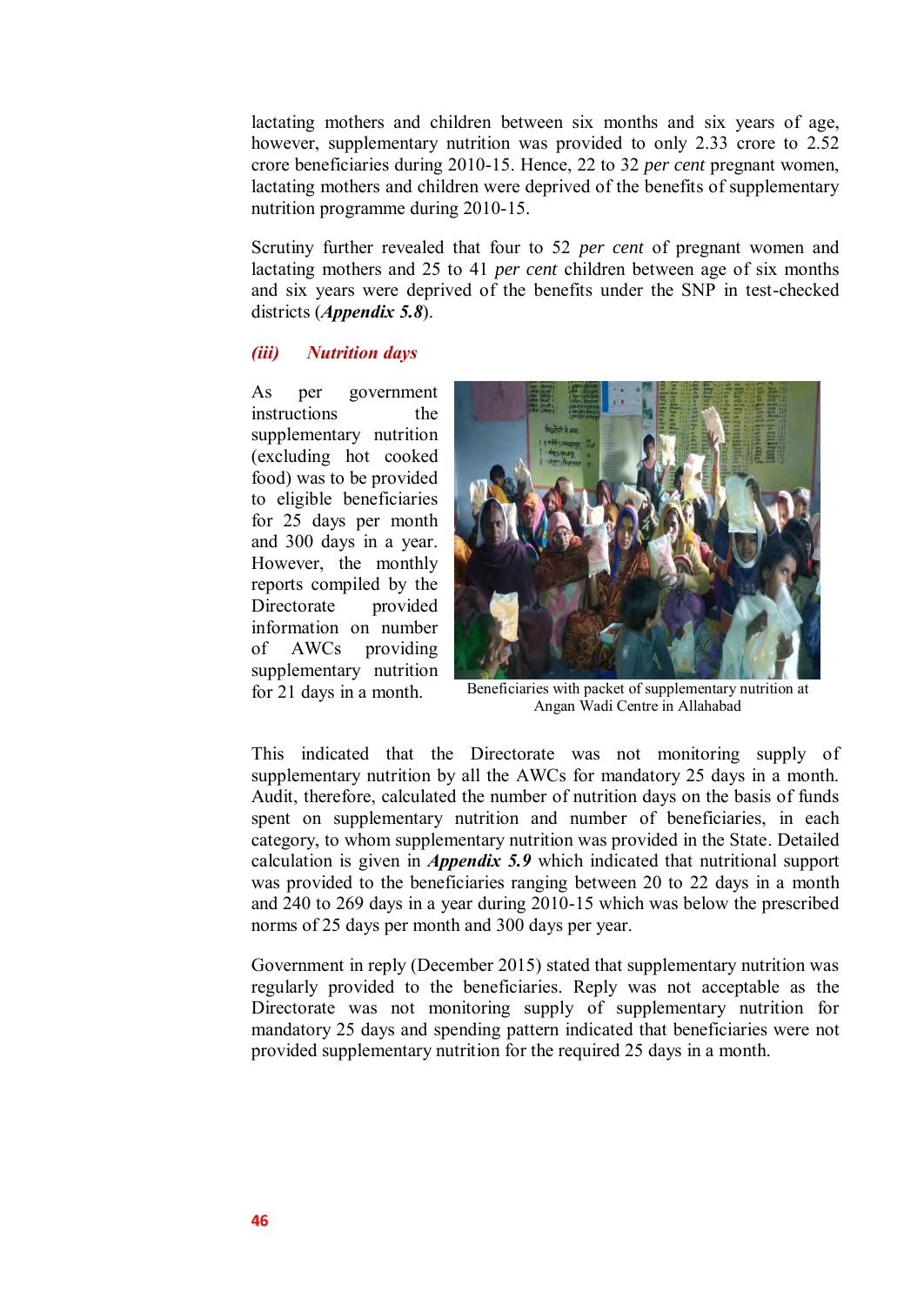# *(iv) Interruption in distribution of hot cooked food*

In accordance with the Guidelines of the ICDS Scheme, children in the age group of three to six years were to be distributed 100-125 gram hot cooked food, apart from morning snack, for six days in a week. However, scrutiny of records revealed that required funds were not released to 17, out of the 20 test-checked districts, during 2010-15, which resulted in supply of hot cooked food to



Centre in Deoria

the children for only two to nine months in a year, except 12 months in Azamgarh in 2014-15 as detailed in Table 5.2 given below:

| SI.<br>No. | Name of the<br><b>District</b> | Total number of months in which hot cooked food was<br>served to PSE beneficiaries |                |                |         |                |  |  |
|------------|--------------------------------|------------------------------------------------------------------------------------|----------------|----------------|---------|----------------|--|--|
|            |                                | 2010-11                                                                            | 2011-12        | 2012-13        | 2013-14 | 2014-15        |  |  |
| 1.         | Agra                           | NA                                                                                 | 3              | 5              | 5       | 4              |  |  |
| 2.         | Ambedkar Nagar                 | 6                                                                                  | 6              | 6              | 6       | $\overline{4}$ |  |  |
| 3.         | Azamgarh                       | 6                                                                                  | 5              | 6              | 4       | 12             |  |  |
| 4.         | Banda                          | 6                                                                                  | 5              | 6              | 6       | $\overline{4}$ |  |  |
| 5.         | Bareilly                       | NA                                                                                 | NA.            | 6              | 6       | 6              |  |  |
| 6.         | Bulandshahr                    | <b>NA</b>                                                                          | <b>NA</b>      | 6              | 6       | $\overline{2}$ |  |  |
| 7.         | Deoria                         | 8                                                                                  | 8              | $\overline{7}$ | 7       | $\overline{4}$ |  |  |
| 8.         | Firozabad                      | 4                                                                                  | 5              | 3              | 3       | $\overline{2}$ |  |  |
| 9.         | Hardoi                         | 8                                                                                  | 9              | 8              | 6       | $\overline{3}$ |  |  |
| 10.        | Jhansi                         | $\overline{4}$                                                                     | $\overline{4}$ | $\overline{4}$ | 5       | 8              |  |  |
| 11.        | Meerut                         | 5                                                                                  | 8              | 5              | 7       | 3              |  |  |
| 12.        | Saharanpur                     | NA                                                                                 | 7              | $\overline{7}$ | 8       | 6              |  |  |
| 13.        | Sant Kabir Nagar               | 3                                                                                  | 3              | $\overline{2}$ | 3       | 3              |  |  |
| 14.        | Sitapur                        | NA                                                                                 | NA             | <b>NA</b>      | 8       | $\overline{4}$ |  |  |
| 15.        | Sultanpur                      | 7                                                                                  | 6              | 8              | 6       | 5              |  |  |
| 16.        | Unnao                          | 6                                                                                  | 3              | 6              | 6       | 5              |  |  |
| 17.        | Varanasi                       | 6                                                                                  | 6              | 6              | 6       | $\overline{7}$ |  |  |

# **Table 5.2: Details of distribution of hot cooked food in test-checked districts**

(Source: Information Provided by DPOs of test checked districts)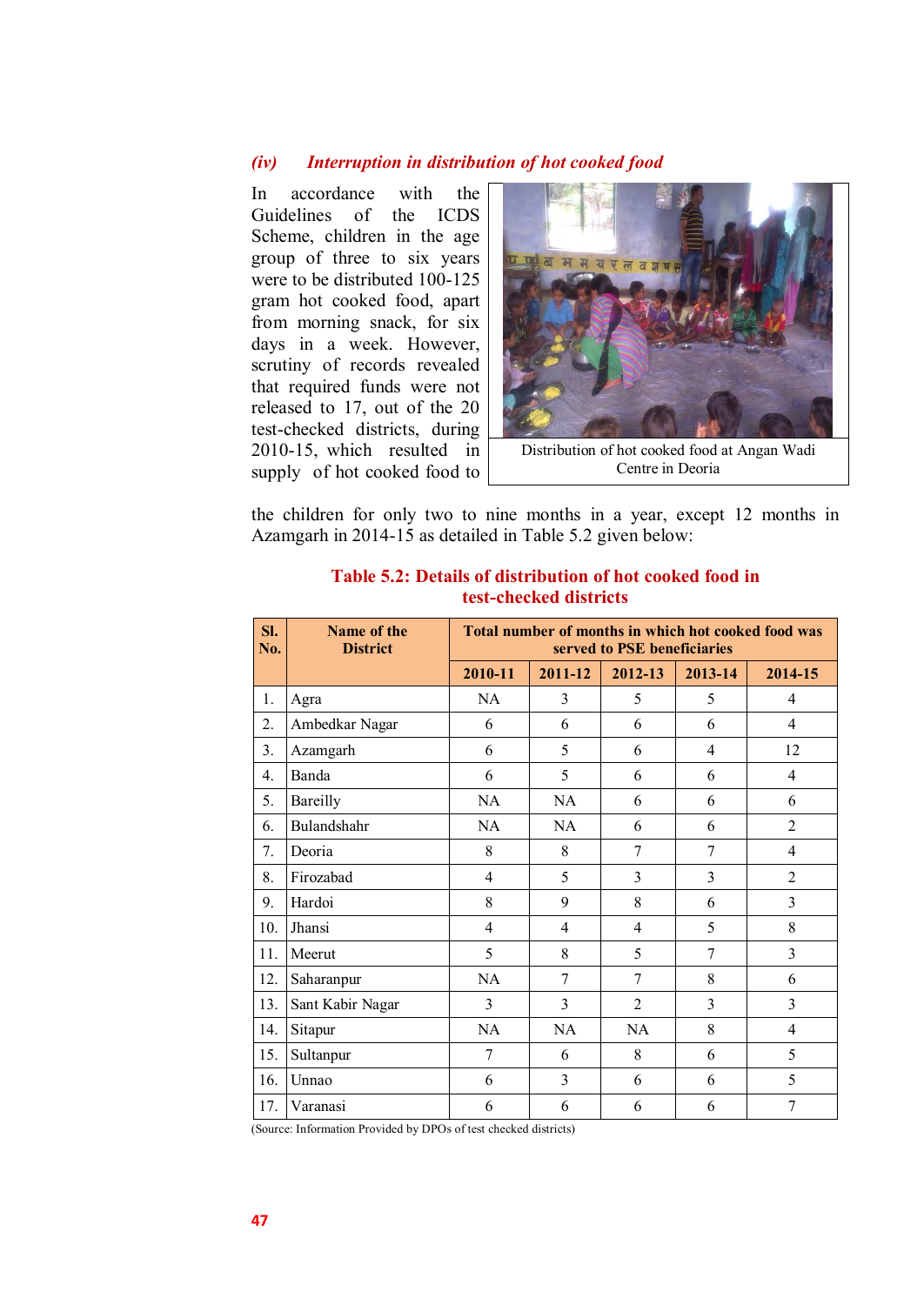In absence of supply of hot cooked food, only morning snack was being given to the children in the above category which was insufficient to fulfil nutritional requirement of providing 500 calories and 12-15 gram protein to every child.

Government stated (December 2015) that efforts were being made to provide hot cooked food to beneficiaries regularly.

Providing supplementary nutrition to the beneficiaries for less than required 300 nutrition days coupled with distribution of hot cooked food for only two to nine months in a year indicates deficient implementation of SNP component of the ICDS which would adversely impact the outcome of the scheme with regard to checking and reducing malnutrition among the children.

#### *(v) Non reduction in malnourishment of children*

One of the main objectives of the Scheme was to reduce malnutrition. Audit observed that number of severely malnourished children increased by 5.21 times from 0.28 lakh in 2010-11 to 1.46 lakh in 2014-15 in the State. Likewise, number of severely malnourished children in the test checked district increased by 7.22 times from 0.09 lakh in 2010-11 to 0.65 lakh in 2014-15.

Government stated (December 2015) in their reply that increase in severely malnourished children was due to correct identification. Further, it was also stated that about 14 lakh severely malnourished children were identified in comprehensive campaign done in September 2015 at 'weight-day'.

**Recommendation:** The Government should ensure distribution of supplementary nutrition to all eligible beneficiaries for minimum required 300 days in a year to reduce and eliminate malnutrition among them**.** 

## **5.4.1.2 Nutrition and Health Education Programme**

Nutrition and Health Education (NHE) is provided with an aim to enhance the capacity of women, especially in the age group of 15-45 years, so that they can look after their own health, nutrition and development needs as well as that of their children and families.

NHE was to be provided through mass media and other forms of publicity, special campaigns, home visits etc., by AWWs. Every AWW was required to conduct continuous house visits (two to three visits daily) to educate the targeted group.

Scrutiny of records of test-checked AWCs revealed that documentation regarding house visits by AWWs to counsel the mothers and their families during critical contact periods of pregnancy, infancy and sickness was not maintained in 157 (52 *per cent*) out of 300 test checked AWCs. As such, NHE was neglected in AWCs.

Government in reply stated (December 2015) that instructions have been issued to maintain correct and clear records.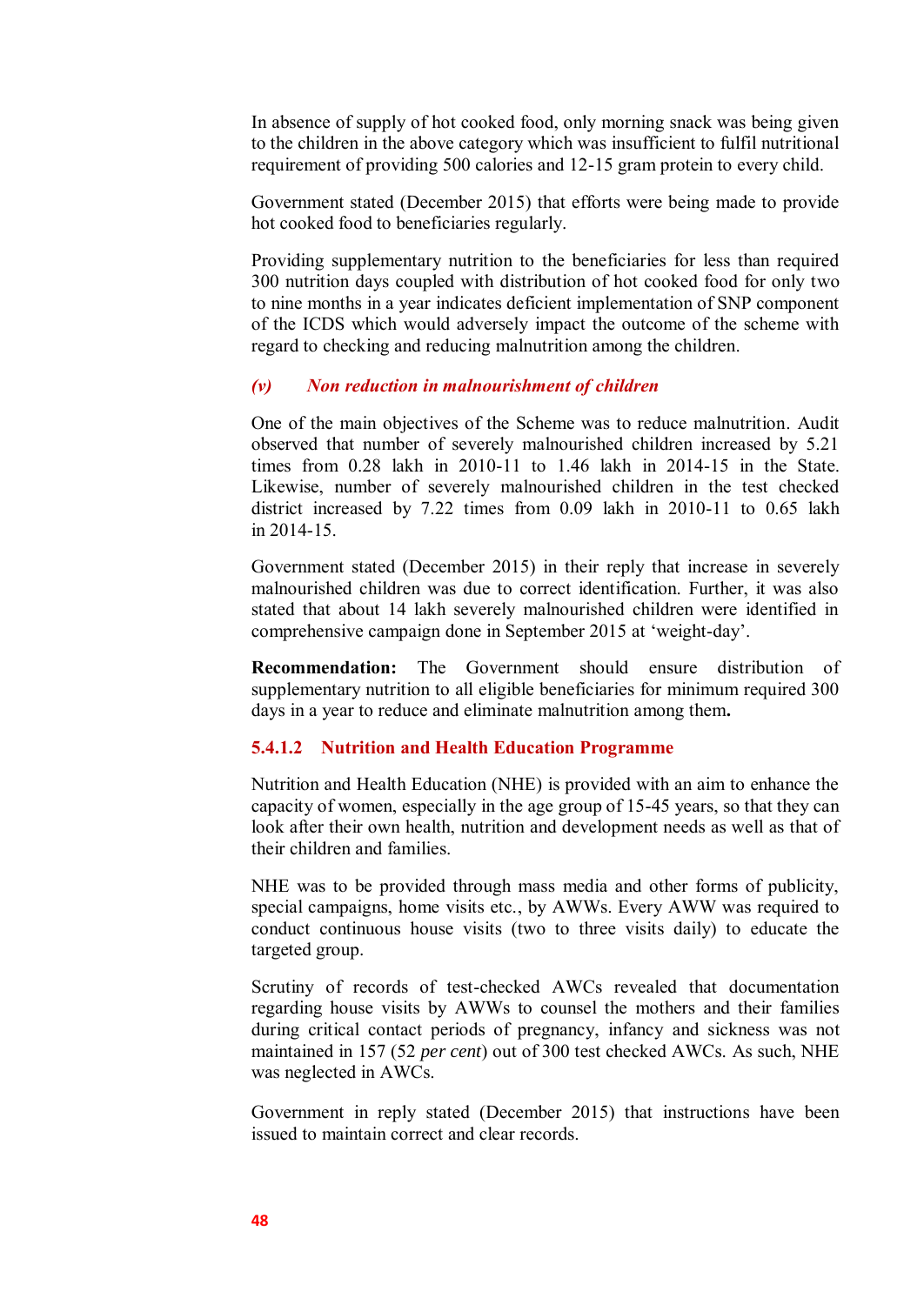# **5.4.1.3 Non-formal pre-school education**

Pre School Education (PSE) is a crucial component of the package of services envisaged under the ICDS Scheme which aims at school readiness and development of a positive attitude among children towards education.

The purpose of PSE is to provide sustained activities through joyful play-way methods that help to prepare the child for the regular schooling. It focuses on holistic development of the children upto six years of age by providing a learning environment for promotion of social, emotional, cognitive, motor, physical and aesthetic development. PSE was to be provided in AWCs to children (3-6 years) through non-formal and play methods.

PSE also helps mothers to send their elder girls to school and keep their younger children in a safe place when they go for work. To assist in imparting PSE, pre-school kits were to be provided to each AWC every year.



Pre-school education at Angan Wadi Centre in Bulandshahr

#### *(i) Short coverage of girls under pre-school education*

Number of girls (3-6 years) attended pre-school education at AWCs against total population of girls in age group of three to six years is given in table below:

| Year        | Number of Girl child (number in lakh)                                                                        |       |                                                 |                                                               |  |  |  |
|-------------|--------------------------------------------------------------------------------------------------------------|-------|-------------------------------------------------|---------------------------------------------------------------|--|--|--|
|             | <b>Girls attended</b><br>Total population* of<br>girls (3 to 6 years of<br><b>PSE</b> activity<br>age group) |       | <b>Girls</b> not<br>attending PSE<br>activities | <b>Percentage of girls</b><br>not attending PSE<br>activities |  |  |  |
| 2010-11     | 45.81                                                                                                        | 44.48 | 1.33                                            |                                                               |  |  |  |
| $2011 - 12$ | 55.93                                                                                                        | 42.23 | 13.70                                           | 24                                                            |  |  |  |
| 2012-13     | 57.68                                                                                                        | 41.39 | 16.29                                           | 28                                                            |  |  |  |
| $2013 - 14$ | 58.46                                                                                                        | 41.52 | 16.94                                           | 29                                                            |  |  |  |
| 2014-15     | 59.64                                                                                                        | 39.75 | 19.89                                           |                                                               |  |  |  |

**Table 5.3: Details of girls attended pre-school education during 2010-15** 

(Source: Directorate, ICDS)

*\* As the Department did not provide total population of the girls separately, estimated population of the girls is calculated on the basis of total population of children in the age group of 3 to 6 years and the child sex ratio of 902 girls per thousand boys in the State.*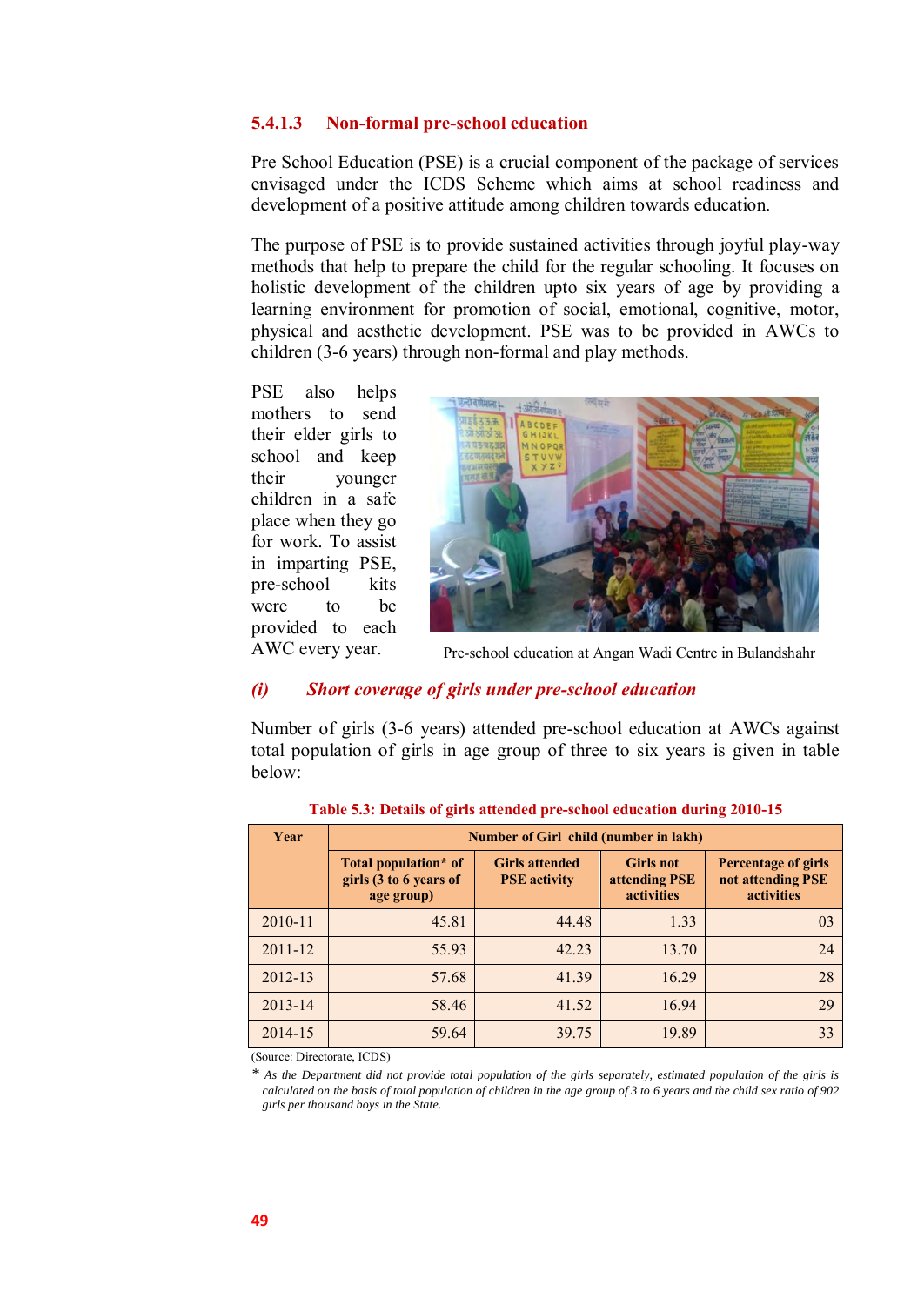The table above indicates that number of girls not attending PSE activities has exponentially increased from three *per cent* in 2010-11 to 33 *per cent* in 2014-15. The Government in the reply stated (December 2015) that shortfall was mainly due to opening of private schools in rural areas. The reply is not acceptable as increase in the percentage of girls out of PSE activities was too steep to be attributed to opening of private schools in rural area alone.

Further, during JPI of test-checked 300 AWCs, it was observed that less number of girl students were actually found present on inspection day, against the total number of girls shown present in attendance register as detailed in table given below:

| <b>Presence of girls found</b><br>during JPI | No. of AWCs with such<br>percentage of presence | <i>Percentage</i> of AWCs with<br>such percentage of presence |
|----------------------------------------------|-------------------------------------------------|---------------------------------------------------------------|
| Less than 40 per cent                        |                                                 |                                                               |
| Between 40 and 80 per cent                   |                                                 |                                                               |
| More than 80 <i>per cent</i>                 | 129                                             |                                                               |
| Total                                        | 300                                             |                                                               |

**Table 5.4: Details of girls found present during JPl at AWCs** 

(Source: Results of Joint Physical Inspection)

The Government in their reply stated (December 2015) that efforts were being made to improve the activities under pre-school education.

## *(ii) Supply of pre-school kits*

The pre-school education (PSE) in AWCs was to be provided through non-formal method for which all AWCs were to be provided PSE kits (Comprising building blocks, shape tower, construction toys, threading boards, beads and wires, arranging tray, body part puzzle, flannel board with cut outs, dolls, kitchen set, wheel toys, *dhapli*) every year.

During 2010-15,  $\bar{\tau}$  140.32 crore<sup>2</sup> (88 *per cent*) was released for purchase of PSE kits against requirement of  $\bar{\tau}$  159.56 crore of which  $\bar{\tau}$  45.23 crore and  $\bar{\tau}$  52.95 crore was not utilized during 2013-14 and 2014-15 respectively and was deposited into Personal Ledger Account (PLA) of Uttar Pradesh *Samaj Kalyan Nigam.*  $\bar{\tau}$  1.30 crore of unutilised fund was credited irregularly to revenue and  $\bar{\tau}$  98.18 crore was utilized in subsequent years which resulted in non-supply of PSE kits to AWCs every year as detailed in table given below:

| <b>Particulars</b>                                    | 2010-11    |        | $2011 - 12$   2012-13   2013-14 |          | 2014-15  |  |
|-------------------------------------------------------|------------|--------|---------------------------------|----------|----------|--|
| Total number of functional AWCs                       | 1,62,742   |        | $1,87,997$ $1,87,997$           | 1,87,997 | 1,87,997 |  |
| Pre-school kits provided                              | 1,62,658   | 50,467 |                                 | 1,86,774 | 1,30,000 |  |
| <b>AWCs received pre-school kits</b><br>(in per cent) | <b>100</b> | 27     |                                 | 99       | 69       |  |
| $(C_{\text{out}} \cap C_{\text{in}})$                 |            |        |                                 |          |          |  |

**Table 5.5: Details of supply of pre-school kits to AWCs during 2010-15** 

(Source: Directorate, ICDS)

**.**  $2 \bar{\xi}$  17.72 crore in 2010-11; ₹ 17.16 crore in 2011-12; ₹ 52.49 crore in 2013-14 and ₹ 52.95 crore in 2014-15.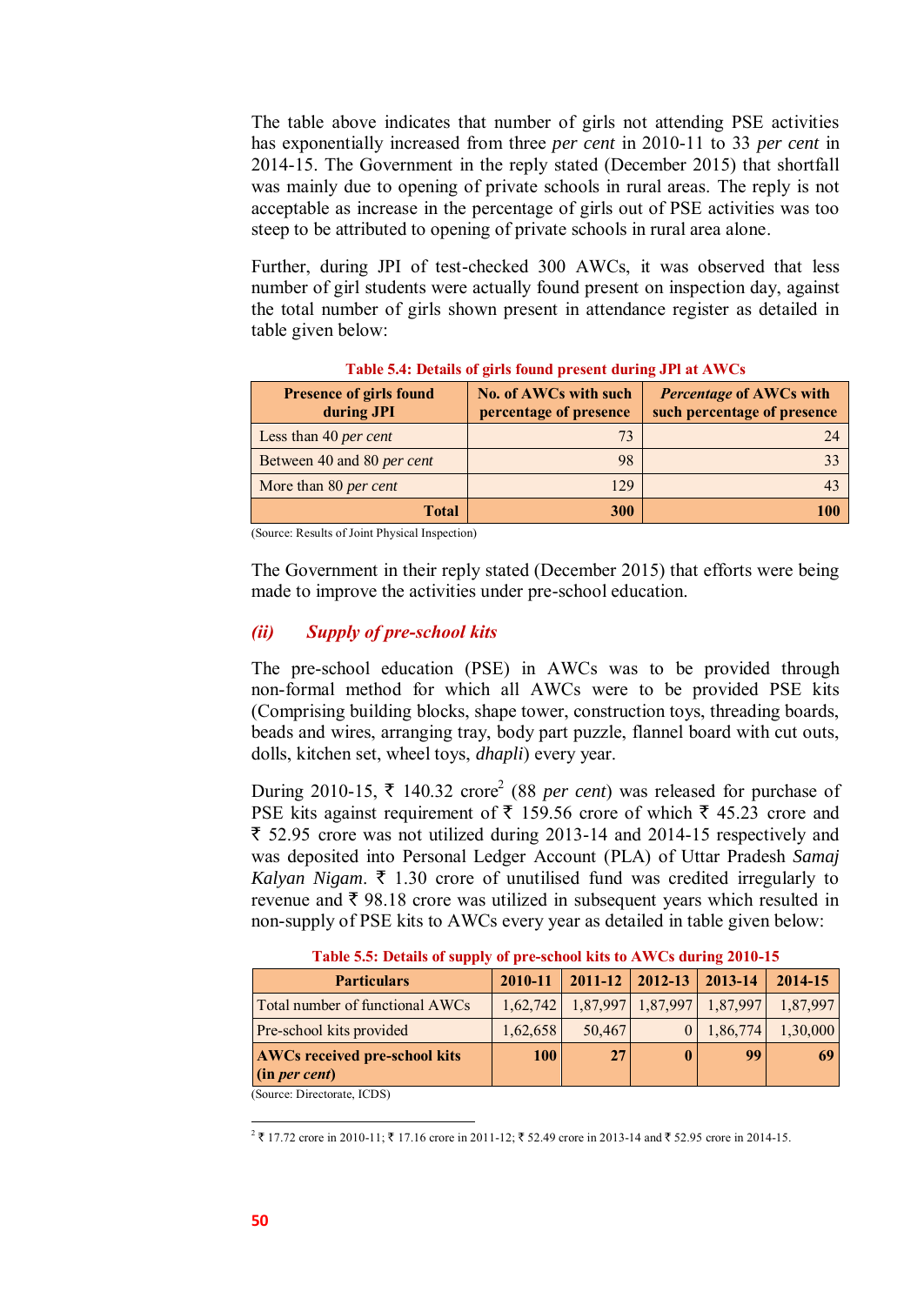Thus, the objective of providing pre-school education to children in AWCs through non-formal method could not be achieved fully due to which a sound foundation for learning and development of these children was not ensured.

The Government in their reply stated (December 2015) that unutilized funds meant for pre-school kits would be utilized soon.

**Recommendation:** The Government should ensure supply of pre-school kits to AWCs every year for providing pre-school education to beneficiaries through non-formal methods.

# **5.4.2 Health services**

Maternal and child health check-up/services like complete Ante-Natal Care (ANC), immunization, promotion of institutional delivery, post-natal care, new born care, immunization of infants and nutritional counselling to each child was to be provided by Health Department in rural areas through Community Health Centre (CHC)/Primary Health Centre (PHC) and subcentres regularly. In order to extend the health services up to village level, in addition to health services provided at CHCs/PHCs/Sub-centres, health services like early registration of pregnancy, at least three ANCs, Iron Folic Acid supplementation, institutional delivery, immunization, Vitamin 'A' supplementation, regular health check-ups were also to be provided by ICDS with convergence of Health Department.

Various health services provided through ICDS platform with convergence of National Health Mission are discussed as under:

## **5.4.2.1 Health check-up**

Health check-up included ante-natal care of expectant mothers, post-natal care of lactating mothers and care of children under six years of age especially those born with congenital defects or who were severely malnourished. Doctors were to be provided by Health Department preferably on monthly basis but at least once in a quarter for health check-up at AWC. Records of pre-natal care were to be kept in pre-natal cards. Post-natal visits of mothers were to be made twice within 10 days after delivery.

Scrutiny revealed that pre-natal and post-natal cards were not issued to expectant/lactating mothers in 217 (72 *per cent*) out of 300 test checked AWCs. Further, pregnancy and delivery register containing database of pregnant women was also not maintained in 78 (26 *per cent*) out of 300 test checked AWCs. This was indicative of poor pre-natal and post-natal health check-up services at these AWCs.

While accepting the fact, Government in their reply stated (December 2015) that fresh instructions are being issued to make the records up to date.

**Recommendation:** The Government should improve pre-natal and post-natal health check-up facilities at AWCs**.**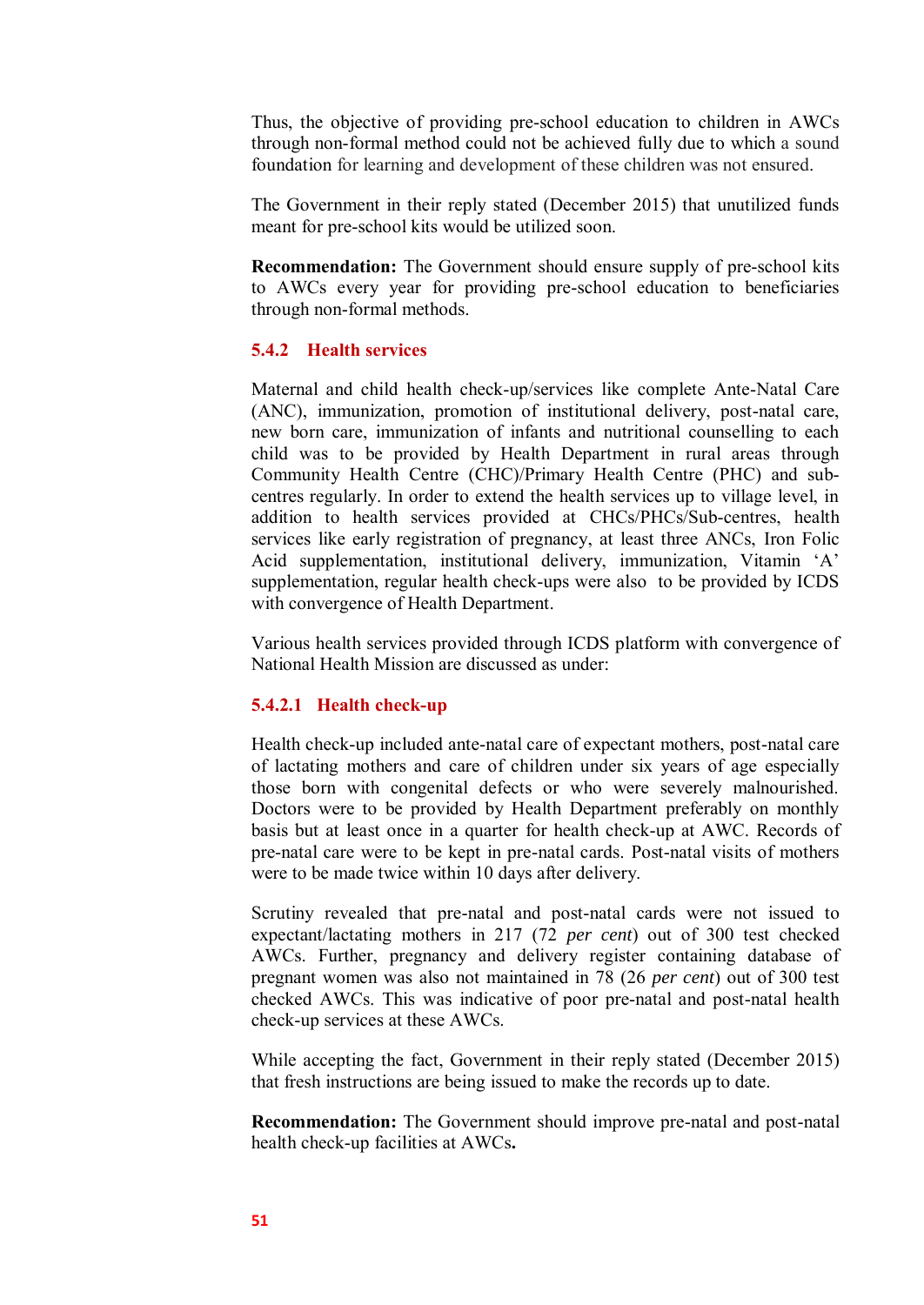## *(i) Medicine kits*

As per Guidelines of the ICDS Scheme, each AWC was to be provided one medicine kit every year consisting of easy to use and dispensable medicines for common ailments like fever, cold and worm infestation etc., including medicines and basic equipment for first aid.

Scrutiny revealed that  $\bar{\tau}$  64 crore was provisioned and  $\bar{\tau}$  58 crore<sup>3</sup> was released for purchase of medicine kits during 2010-15 of which only ` 19.75 crore (34 *per cent*) was utilized within the respective financial year. Unutilised amount of  $\bar{\tau}$  4.25 crore, pertaining to 2010-11, was utilized in subsequent years. Likewise unutilised amount of  $\bar{\tau}$  1.31 crore, pertaining to 2011-12, has been lapsed to government account. Further,  $\bar{\tau}$  30.94 crore of balance funds of 2013-15 was deposited into PLA of Uttar Pradesh *Samaj Kalyan Nigam* of which  $\bar{\tau}$  17.36 crore was utilized in subsequent years. Furthermore,  $\bar{\tau}$  0.36 crore was credited irregularly to revenue at the end of 2013-14. Details of supply of medicine kits to AWCs during 2010-15 are indicated in Table below:

| <b>Particulars</b>                                       | 2010-11    | $2011 - 12$ | $2012 - 13$  | 2013-14  | $2014 - 15$ |
|----------------------------------------------------------|------------|-------------|--------------|----------|-------------|
| Total number of functional AWCs                          | 1,62,742   | 1,87,997    | 1,87,997     | 1,87,997 | 1,87,997    |
| Medicine kits provided                                   | 1,62,407   | 94,273      |              | 1,86,815 | 1,00,000    |
| <b>AWCs received medicine kits</b><br>$\sin\,per\,cent)$ | <b>100</b> | 50          | $\mathbf{0}$ | 99       | 53          |

| Table 5.6: Details of supply of medicine kits to AWCs during 2010-15 |  |  |
|----------------------------------------------------------------------|--|--|
|----------------------------------------------------------------------|--|--|

(Source: Directorate, ICDS)

It would be seen from above table that no medicine kits were provided to any of the 1,87,997 functional AWCs in the State during 2012-13 and about 50 *per cent* AWCs were not issued medicine kits in 2011-12 and 2014-15. Hence, uninterrupted supply of medicines to the beneficiaries could not be ensured.

While accepting the fact, Government stated (December 2015) that medicine kits could not be supplied due to non-finalisation/delayed finalisation of tenders.

**Recommendation:** The Government should ensure supply of medicine kits to all AWCs without interruption for providing basic medical facilities to beneficiaries at AWCs.

## *(ii) Non-monitoring of children's growth*

With a view to improve the monitoring of growth of the children and to strengthen mother and child health care services, GoI directed (November 2014) to supply weighing machines, new growth charts and maternal and child protection (MCP) cards<sup>4</sup> to all AWCs. Scrutiny of

T<br>
3 ₹ 11.30 crore in 2010-11; ₹ 11.30 crore in 2011-12; ₹ 17.70 crore in 2013-14 and ₹ 17.70 crore in 2014-15.

<sup>&</sup>lt;sup>4</sup> To each mother to track the nutritional status, immunization schedule and developmental milestones for both the child and the pregnant and lactating mothers.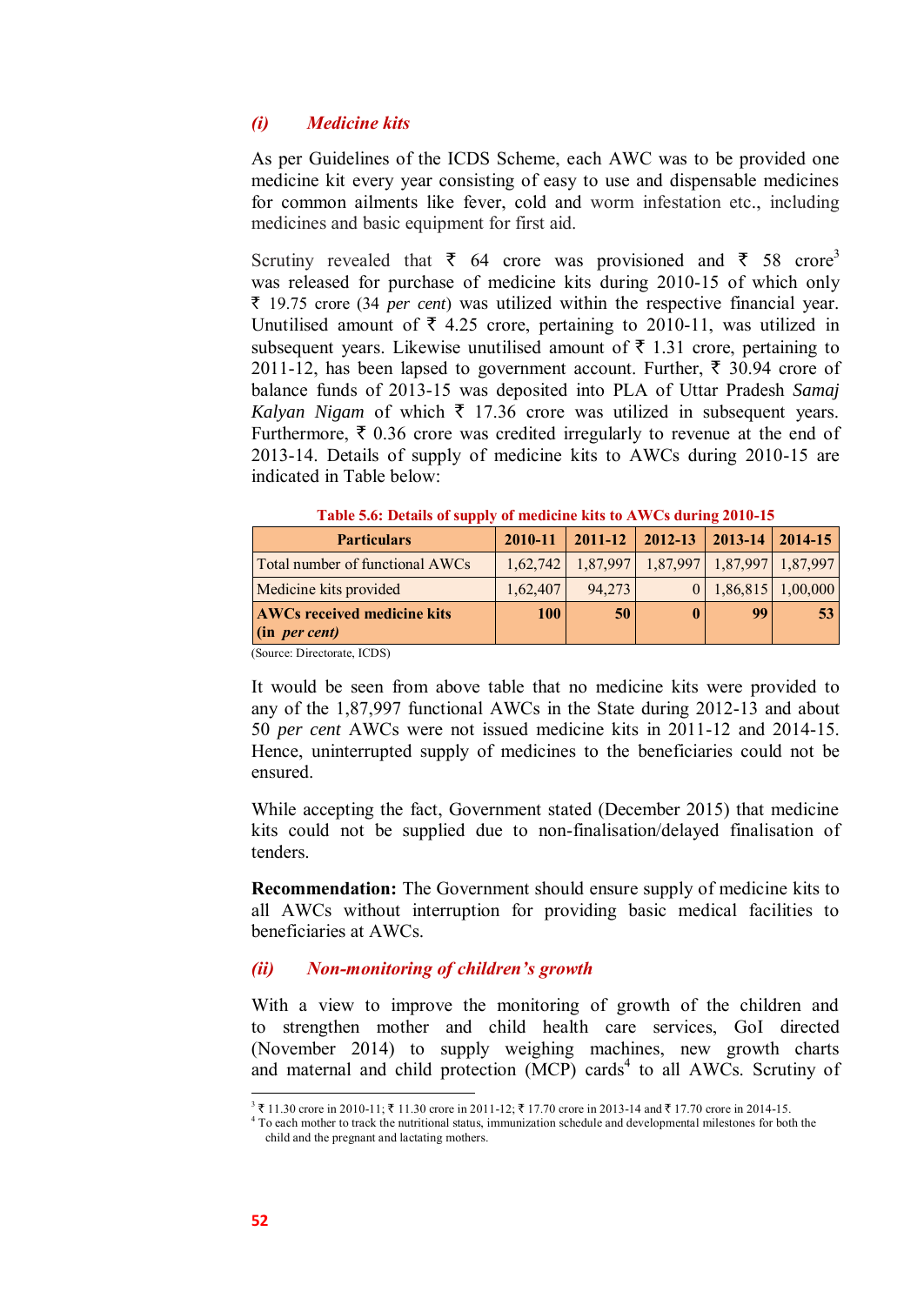records of test-checked districts revealed that new growth charts were not available in 60 to 95 *per cent* AWCs. Similarly, MCP cards, baby weighing machines and adult weighing machines were also not available in 91 to 100 *per cent*, 22 to 84 *per cent* and 22 to 84 *per cent* AWCs respectively, which was indicative of deficiency in health care services provided at AWCs (*Appendix 5.10*).

Government stated (December 2015) that  $\bar{\tau}$  one lakh was provided by Health Department to each district for procurement of growth chart and MCP cards.

# **5.4.2.2 Referral services**

During health check-ups and growth monitoring sessions, sick and malnourished children as well as pregnant women and lactating mothers in need of prompt medical attention, were to be referred by AWCs to nearby CHC/PHC) and Nutrition Rehabilitation Centre for treatment.

Scrutiny of records of test-checked AWCs revealed that records of referred patients containing name, age, reason for referral, date of referral, place where referred, details of treatment given and outcome of treatment was not maintained in 247 (82 *per cent*) out of 300 test checked AWCs. As such, referral services were neglected in AWCs.

Government stated (December 2015) that joint efforts with Health Department were being made to improve the services.

#### **5.4.2.3 Immunization programme**

The focus of immunization programme is to ensure immunization of pregnant women and infants. Immunization of infants protects children from six vaccine preventable diseases-poliomyelitis, diphtheria, pertussis, tetanus, tuberculosis and measles which are major preventable causes of child mortality, disability, morbidity and related malnutrition. Further, children were also to be given Vitamin 'A' and booster doses under the immunization programme. Immunization of pregnant women against tetanus reduces maternal and neonatal mortality. Sub-Centres of Health Department were responsible for carrying out immunization of infants and pregnant women. The AWW was to assist the health functionaries in complete coverage of the targeted population for immunization as well as in organizing the fixed day immunization sessions on 'Village Health Nutrition Days (VHND)' at village level every month.

During JPI we observed that no records of immunization were maintained in 46 (15 *per cent*) out of 300 test checked AWCs. Though, remaining test checked AWCs maintained partial records of immunization but none of them maintained the records in prescribed format indicating number of children and women due for immunization and number immunized/left out, due date and actual date of immunization etc. Further, Vitamin 'A' supplement register was not maintained in 157 (52 *per cent*) out of 300 AWCs. Proper maintenance of immunization records is necessary to ensure that the prescribed immunization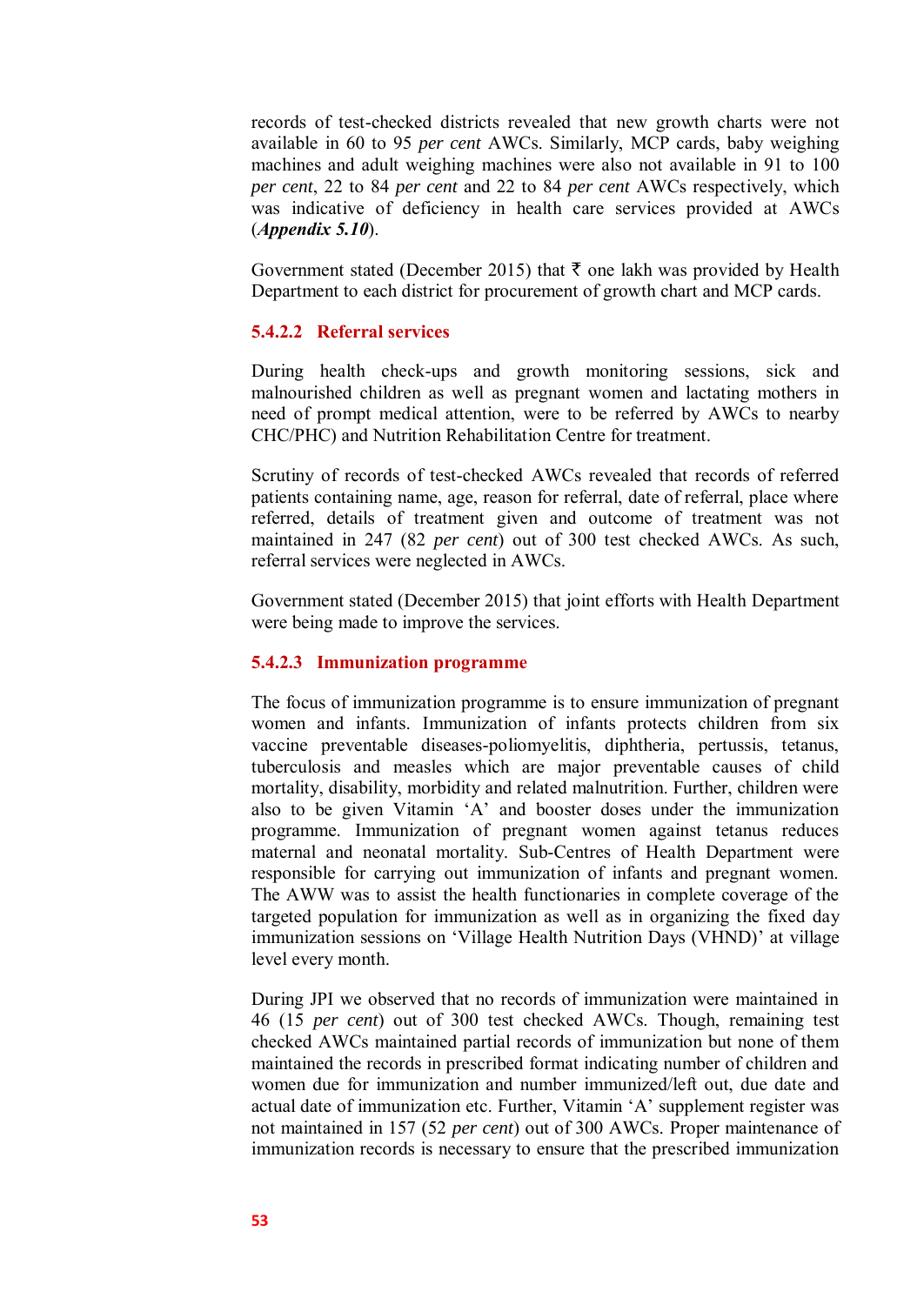schedule is adhered to strictly and no child skips any important immunization/dose necessary for their healthy growth and development, free from major diseases and deficiencies.

# *Observance of Village Health and Nutrition Day (VHND)*

With a view to reduce maternal and infant mortality and to strengthen mother and child health services, VHNDs were to be organized to provide comprehensive outreach services for pregnant women and children at their doorstep. VHND was to be organized at village level (each *gram sabha*) every month in coordination with AWW, ANM and ASHA. The objective of the VHND was complete ante-natal care, immunization, new born care, etc. AWW was to prepare list of beneficiary children, mobilise community to bring pregnant women and children to session site for services, and ensure weight measuring of malnourished children and enter their weight in growth chart/MCP cards.

Scrutiny revealed that records regarding observance of VHND and services provided during VHND were not being maintained at AWCs during 2010-15. Government in their reply stated (December 2015) that combined order by Health and Women and Child Development Departments has been issued for effective implementation of VHND.

# **5.5 Training and Capacity Development of the functionaries**

Training and capacity building of functionaries is crucial as the achievement of programme goals depends on the effectiveness of frontline workers in delivery of Angan Wadi service.

Scrutiny revealed that against the Budget demand of  $\bar{\tau}$  68 crore, ` 42 crore (62 *per cent*) was allocated and released under training component, of which only  $\overline{z}$  37.62 crore (55 *per cent* of the demand) was utilised during 2010-15.

Core functionaries were to be imparted training in job courses and refresher courses



Angan Wadi Workers undergoing training session at Allahabad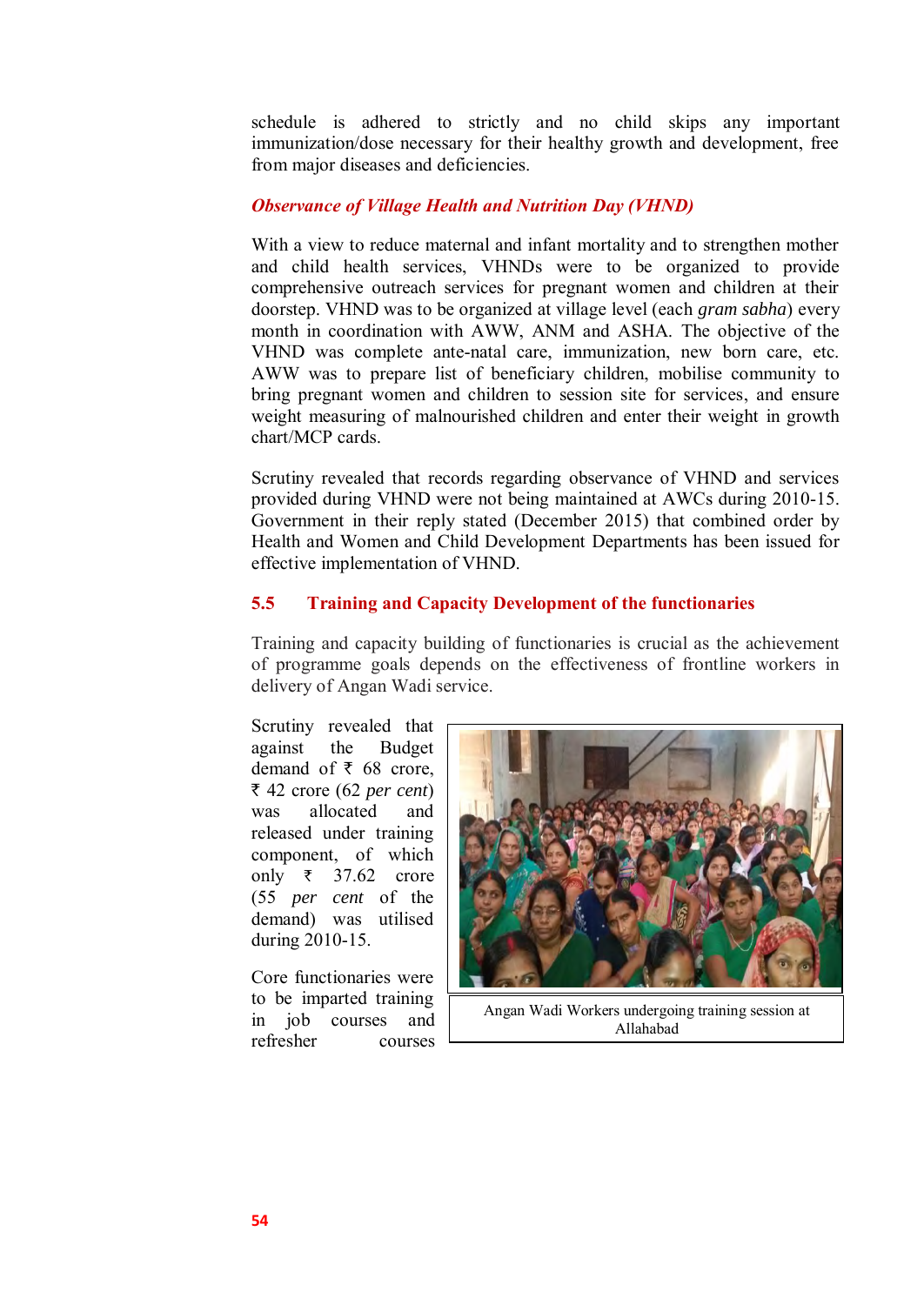through 66 Angan Wadi Training Centres<sup>5</sup> (AWTCs), four Middle Level Training Centres<sup>6</sup> (MLTCs) and 25 District Mobile Training Teams<sup>7</sup> (DMTTs).

Target and achievements for imparting job and refresher training slots to various ICDS functionaries during 2010-15 were as given in *Appendix 5.11.*

It indicated that shortfall in job and refresher training slots to various ICDS functionaries viz. CDPO, Lady Supervisor, AWW and AWH ranged between 55 to 77 *per cent* and 55 to 91 *per cent* respectively. As such, large numbers of ICDS functionaries remained untrained, as of March 2014, as given in Table below:

| SI. | <b>Name of the Post</b>           | Staff-in- |            | <b>Trained</b>   | Untrained ( <i>per cent</i> ) |                  |  |
|-----|-----------------------------------|-----------|------------|------------------|-------------------------------|------------------|--|
| No. |                                   | position  | <b>Job</b> | <b>Refresher</b> | Job                           | <b>Refresher</b> |  |
|     | Child Development Project Officer | 641       | 641        | 228              | 0(0)                          | 413(64)          |  |
|     | Lady Supervisor                   | 4.207     | 4.203      | 2,395            | 4(0)                          | 1,812(43)        |  |
| 3.  | Angan Wadi Worker                 | 1,78,991  | 1,68,862   | 72,885           | 10,129(6)                     | 1,06,106(59)     |  |
| 4.  | Angan Wadi Helper                 | 1,56,270  | 1,41,622   | 68,039           | 14,648(9)                     | 88,231(56)       |  |

**Table 5.7: Details of trained ICDS functionaries** 

(Source: Directorate, ICDS)

It is evident from the above table that 10129 AWWs and 14648 AWHs were untrained in job courses and 43 *per cent* to 64 *per cent* functionaries were not imparted refresher training. Evidently, release of only 62 *per cent* funds against the budget demand hampered the implementation of training programme.

Government in reply (December 2015) stated that untrained functionaries were regularly being imparted training. Reply was not acceptable as trainings were not imparted regularly during 2010-15 and large numbers of functionaries remained untrained.

## **5.6 Monitoring**

GoI directed (March 2011) to constitute three tier district, block and AWC level monitoring and evaluation committees for effective monitoring of the Scheme. These committees were to monitor the functioning of AWCs; ensure the coverage of all the eligible beneficiaries; quality of supplementary nutrition; growth monitoring of children and monitoring of malnourished and severely malnourished children. These committees were also to ensure cleanliness and availability of toilets and drinking water facilities at AWC level and ensure convergence with medical department for immunization, referral services and health check-up activities. GoI further directed (October 2010) for continuous monitoring and inspection of ICDS projects

 $5$  To train the AWWs.

<sup>&</sup>lt;sup>6</sup> To train the lady supervisors.

<sup>&</sup>lt;sup>7</sup> For providing operational training to AWHs, refresher training and induction training to AWWs.